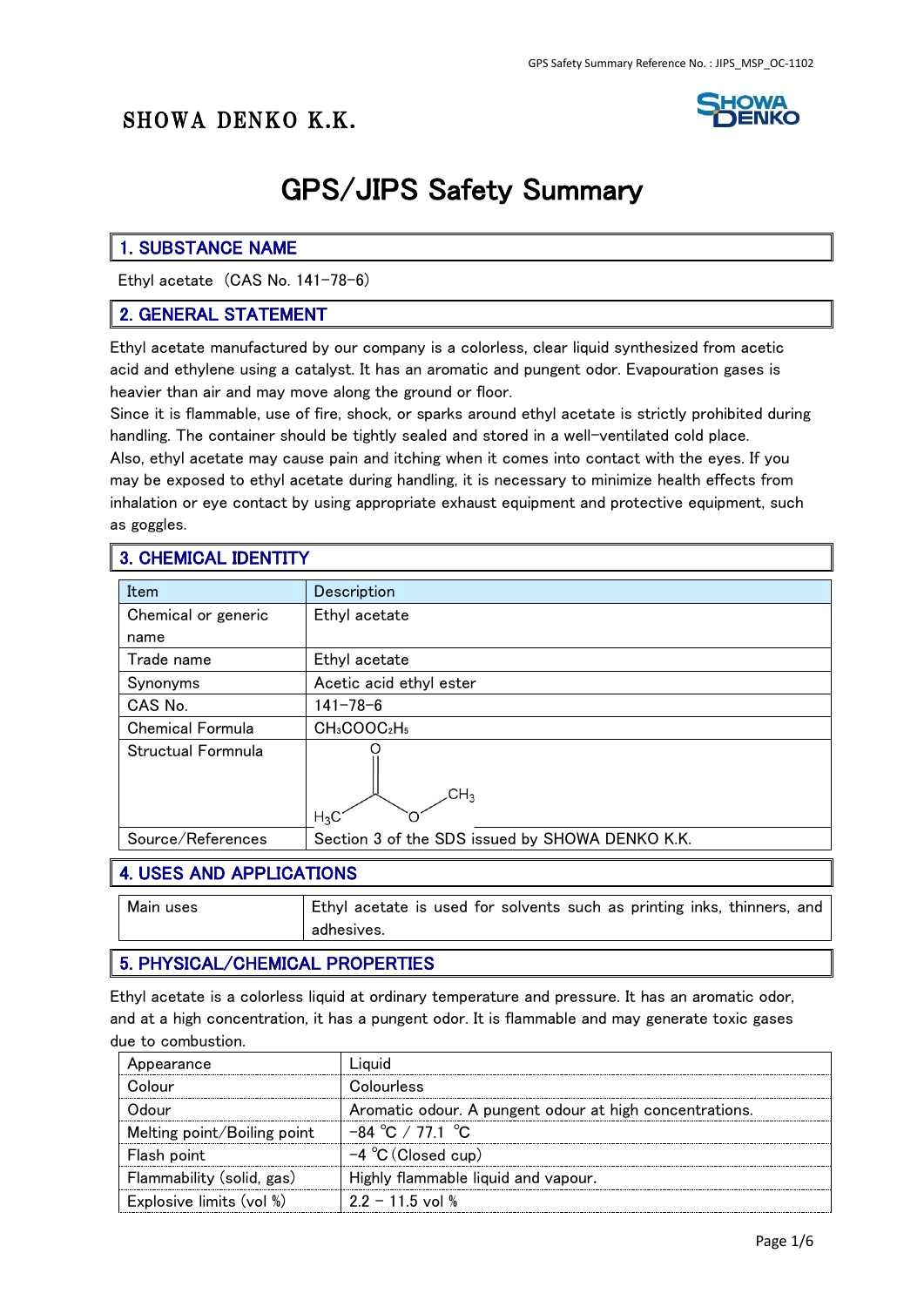| $427~\degree$ C                                         |
|---------------------------------------------------------|
| 10 kPa (at 20 $^{\circ}$ C)                             |
| Relative vapour density at $ 3.0$ (Air=1)               |
| 8.1wt% (at 20 $°C$ )                                    |
| 0.73                                                    |
| In case of fire, corrosive and harmful gases come free. |
| Section 9 and 10 of the SDS issued by SHOWA DENKO K.K.  |
|                                                         |

# 6. HEALTH EFFECTS

| Effect assessment                                   | Results (GHS Hazard Classification)                                           |
|-----------------------------------------------------|-------------------------------------------------------------------------------|
| Acute toxicity (oral)                               | Not classified.                                                               |
| Acute toxicity (dermal)                             | Not classified.                                                               |
| Acute toxicity (inhalation:gas)                     | Classification not possible.                                                  |
| Acute toxicity (inhalation: vapour)                 | Category 4 Harmful if inhaled.                                                |
| Acute toxicity (inhalation:dust,mist)               | Classification not possible.                                                  |
| Skin corrosion/irritation                           | Not classified.                                                               |
| Serious eye damage/eye irritation,                  | Category 2B Causes eye irritation.                                            |
| Respiratory sensitisation                           | Classification not possible.                                                  |
| Skin sensitisation                                  | Not classified.                                                               |
| Germ cell mutagenicity                              | Not classified.                                                               |
| Carcinogenicity                                     | Classification not possible.                                                  |
| Reproductive toxicity                               | Not classified.                                                               |
| Specific target organ toxicity $-$ Single exposure, | Category 3 (Narcosis) May cause drowsiness<br>or dizziness.                   |
| Specific target organ toxicity $-$ Single exposure, | Category 3 (Respiratory tract irritation) May<br>cause respiratory irritation |
| Specific target organ toxicity (repeated            | Not classified.                                                               |
| exposure)                                           |                                                                               |
| Aspiration hazard                                   | Classification not possible.                                                  |
| Referencese                                         | Section 2 and 11 of SDS issued by SHOWA<br>DENKO K.K.                         |

• GHS (Globally Harmonized System of Classification and Labelling of Chemicals): A system that classifies chemicals according to the type and degree of hazards, labels the information, and provides safety data sheets according to globally harmonized rules.

• Not classified: Sufficient information has been obtained to implement the GHS classification, and as a result of the classification, it does not fall under any of the hazard categories specified in the GHS. It is considered to be a lower hazard; There is not enough information for GHS classification, and classification is not possible.

• Classification not possible: Classification is not possible because there is no sufficiently reliable data to make judgment on GHS classification after examining various information sources and in-house data, etc; Since the priority of physical state, chemical structure, chemical property, and hazard items used in the GHS classification procedures does not fall under the category, it is not subject to the classification for the category.

# 7. ENVIRONMENTAL EFFECTS

| <b>Effect assessment</b>                                      | Results (GHS Hazard Classification) |
|---------------------------------------------------------------|-------------------------------------|
| Hazardous to the aquatic environment, short-<br>term (acute)  | Not classified.                     |
| Hazardous to the aquatic environment, long-<br>term (chronic) | Not classified                      |
| Hazardous to the ozone layer                                  | Classification not possible.        |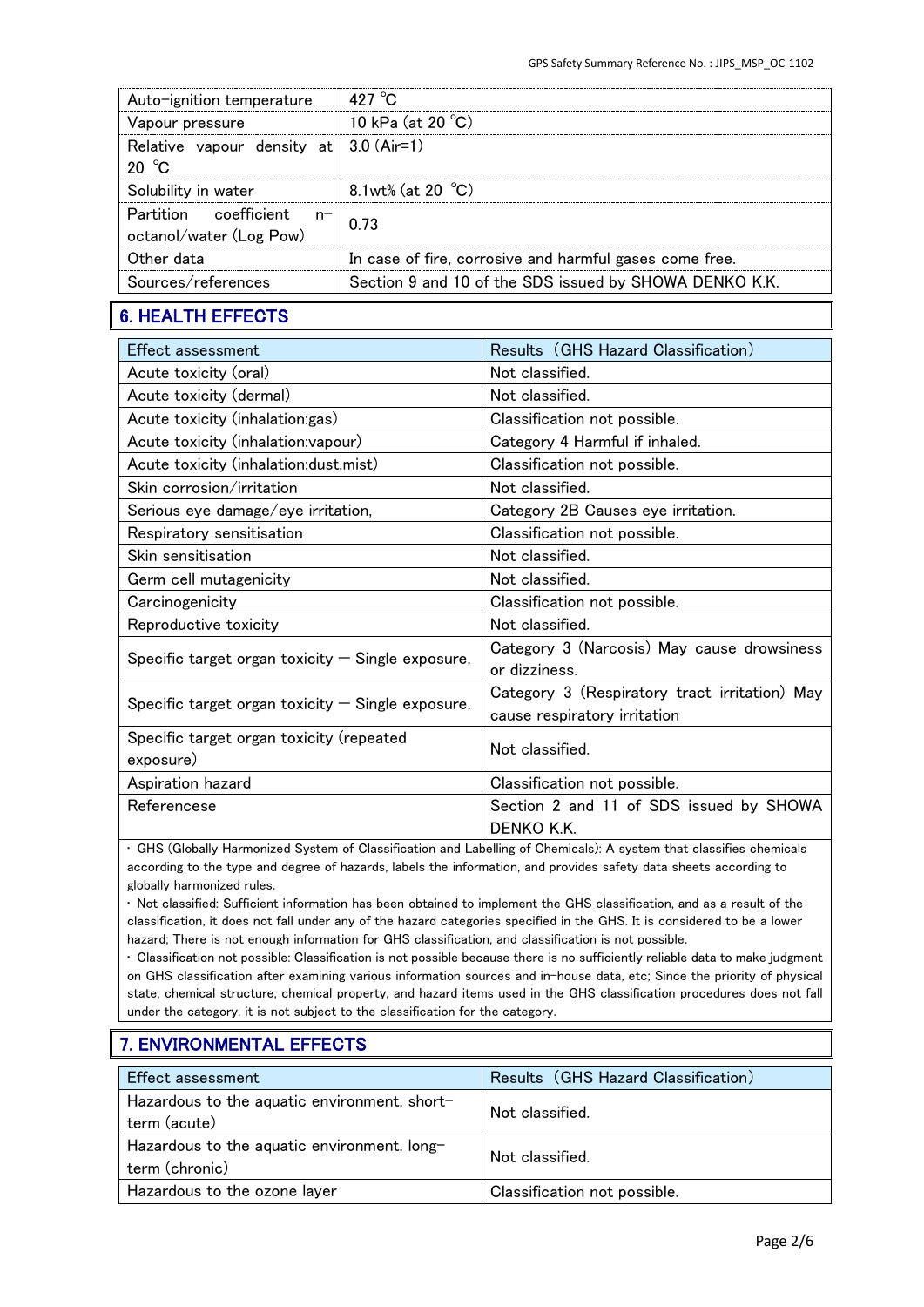| Sources/references | Sections 2 and 12 of the SDS issued by |
|--------------------|----------------------------------------|
|                    | SHOWA DENKO K.K.                       |

| Environmental fate/dynamics   |                                                                                                                                                                                                                                                                                                                                                                                 |
|-------------------------------|---------------------------------------------------------------------------------------------------------------------------------------------------------------------------------------------------------------------------------------------------------------------------------------------------------------------------------------------------------------------------------|
| Mobility in soil              | $Koc=5.6$                                                                                                                                                                                                                                                                                                                                                                       |
| Persistence/degradabili<br>ty | Biodegradation test (2 weeks): Readily biodegradable                                                                                                                                                                                                                                                                                                                            |
| <b>Bioaccumulation</b>        | Log Power0.73                                                                                                                                                                                                                                                                                                                                                                   |
| potential                     | $BCF=3.2$                                                                                                                                                                                                                                                                                                                                                                       |
|                               | Accumulation is suggested to be low.                                                                                                                                                                                                                                                                                                                                            |
| Conclusion about<br>PBT/vPvB  | The criteria for persistent bioaccumulative and toxic (PBT; remaining<br>persistently in the environment and possessing high bioaccumulation<br>potential and toxicity) and very persistent and very bioaccumulative<br>(vPvB; remaining very persistently in the environment and possessing<br>very high bioaccumulation potential) chemicals are believed to<br>inapplicable. |
| Sources/references            | Sections 12 of the SDS issued by SHOWA DENKO K.K.                                                                                                                                                                                                                                                                                                                               |

# 8. EXPOSURE

| <b>Detals</b>          | Exposure potentials through main uses                                                                                                                                                                                                                          |
|------------------------|----------------------------------------------------------------------------------------------------------------------------------------------------------------------------------------------------------------------------------------------------------------|
| Occupational exposures | Although our company products are manufactured in closed, well-                                                                                                                                                                                                |
|                        | controlled, continuous processes, there is a potential for dermal or                                                                                                                                                                                           |
|                        | inhalation exposure in blending/mixing operation in batches with                                                                                                                                                                                               |
|                        | significant contact opportunities in the formulation or manufacture of<br>articles (PROC5).                                                                                                                                                                    |
|                        | In operations for industrial sprays, such as paints, organic cleaners,<br>and bonding agent, aerosol generation is expected and could lead to<br>dermal and inhalation exposure (PROC7).                                                                       |
|                        | There is a potential for dermal or inhalation exposure in operators                                                                                                                                                                                            |
|                        | during the transfer of substances or preparations from a ship or large-<br>capacity container in the dedicated facility, in association with                                                                                                                   |
|                        | dust/vapour/aerosol generation, spillage, cleaning of the equipment,<br>etc. (PROC 8b).                                                                                                                                                                        |
|                        | It is used in roller or brushing operation for coating, surface cleaning,                                                                                                                                                                                      |
|                        | etc. and may cause dermal or inhalation exposure due to the                                                                                                                                                                                                    |
|                        | generation of steam, droplets, and splashes, wiping operation,                                                                                                                                                                                                 |
|                        | application surface operation, etc. (PROC10).                                                                                                                                                                                                                  |
| Consumer exposures     | This product is rarely used directly by general consumers, but it is<br>sometimes used as a mixture product, such as a bonding agent and a<br>sealing agent, etc. In that case, there is a potential for dermal and<br>inhalation exposure in consumers (PC1). |
|                        | They may also be used as products, such as paint, solvent, or remover,<br>which may cause dermal or inhalation exposure (PC9a).                                                                                                                                |
| Environmental          | Since the products are typically manufactured and used in closed                                                                                                                                                                                               |
| exposures              | processes, their emission to the environment is limited. The material is                                                                                                                                                                                       |
|                        | a liquid with a high vapour pressure, and it may be released from its                                                                                                                                                                                          |
|                        | compounding process mainly into the atmospheric and water                                                                                                                                                                                                      |
|                        | environment (ERC2).                                                                                                                                                                                                                                            |
| Precautions            | If there is a possibility of exposure in other uses, take appropriate                                                                                                                                                                                          |
|                        | measures with reference to recommended risk management measures.                                                                                                                                                                                               |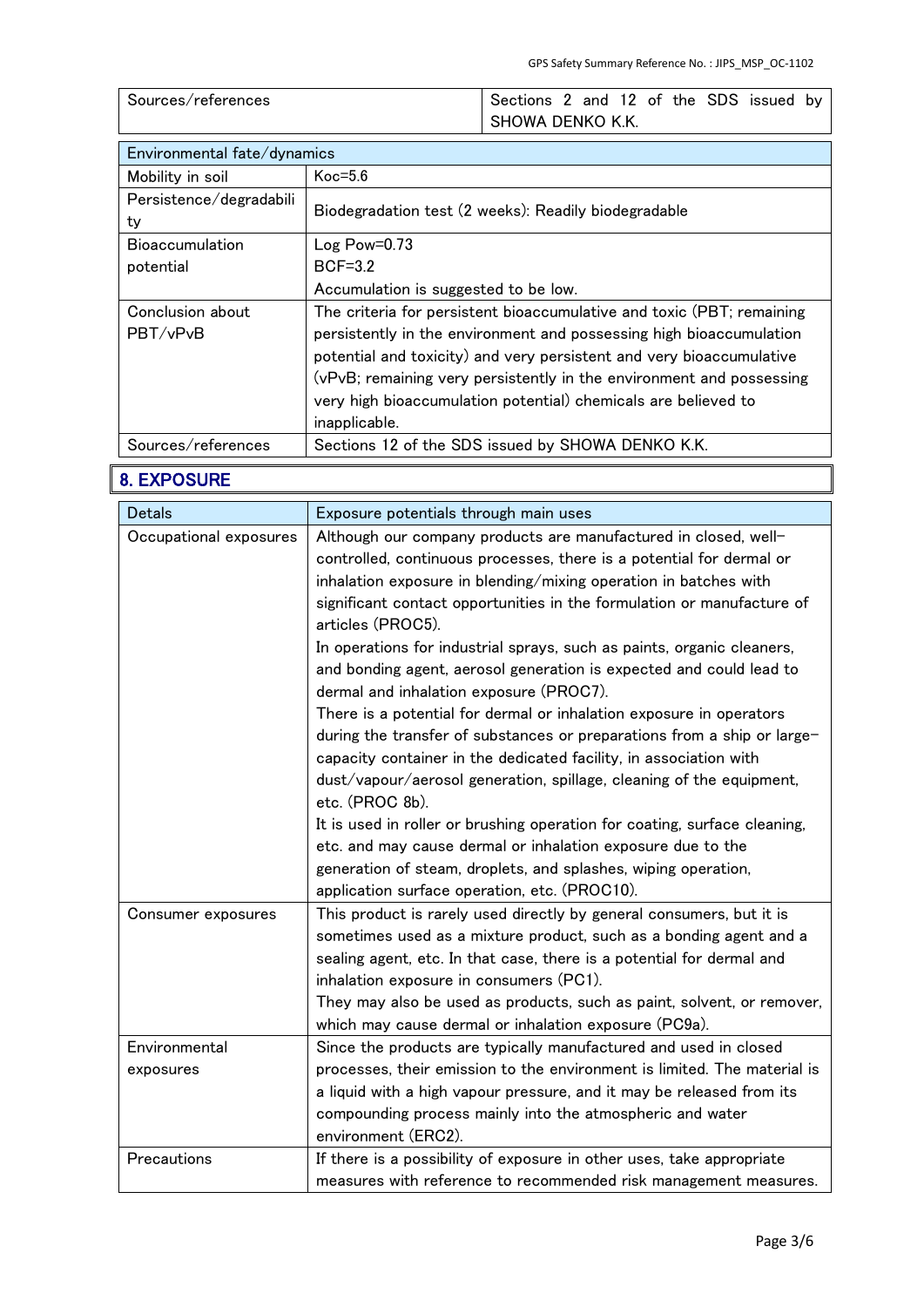### 9. RISK MANAGEMENT RECOMMENDATIONS

Recommended risk management measures can minimize risks to workers, consumers, and the environment from Section 8 exposure scenarios.

| <b>Detals</b>             | Risk management recommendations                                                                                                               |
|---------------------------|-----------------------------------------------------------------------------------------------------------------------------------------------|
| Worker                    | <b>Technical measures</b>                                                                                                                     |
|                           | Handle with protective equipment. Use explosion-proof electrical,                                                                             |
|                           | ventilation, and lighting equipment. Take action to prevent static                                                                            |
|                           | discharge, which is an ignition source. Install facilities for eye and body                                                                   |
|                           | washing near the handling place.                                                                                                              |
|                           | Local exhaust and general ventilation                                                                                                         |
|                           | Handle the product in a generally well-ventilated room. Use a local                                                                           |
|                           | exhaust ventilation for operations in which the product may come into                                                                         |
|                           | contact with the skin, such as the hands.                                                                                                     |
|                           | Permissible concentration                                                                                                                     |
|                           | For this product, the time-weighted average (TLV-TWA) of 400 ppm                                                                              |
|                           | has been published by the American Conference of Governmental                                                                                 |
|                           | Industrial Hygienists (ACGIH). Manage and control the concentration                                                                           |
|                           | below these values.                                                                                                                           |
|                           | Protective equipment                                                                                                                          |
|                           | During operation, wear respiratory protection (a certified gas mask for                                                                       |
|                           | organic gas [with a collection rate of 95% or higher]) and chemically                                                                         |
|                           | resistant rubber gloves (APF20 [with a protection rate of 95%]) to                                                                            |
|                           | avoid contact with the skin, and use safety eye protection to avoid                                                                           |
|                           | eye irritation. In addition, wear chemical goggles or face protection and                                                                     |
|                           | chemically resistant protective clothing, apron, and boots, depending                                                                         |
|                           | on the usage condition.                                                                                                                       |
|                           | Precautions                                                                                                                                   |
|                           | The operation manager should educate operators about the selection                                                                            |
|                           | of appropriate protective equipment, proper usage method, and control                                                                         |
|                           | method of the work site.                                                                                                                      |
| Consumer                  | Use the product according to the product's instruction manual.                                                                                |
| Environment               | Install appropriate wastewater treatment facilities and exhaust gas                                                                           |
|                           | treatment facilities. In addition, take measures to prevent leakage, and                                                                      |
|                           | pay attention to periodic confirmation of discharge volume, daily                                                                             |
|                           | control, and handling.                                                                                                                        |
| Special notes             | Precautions to human body, protective equipment, and emergency                                                                                |
| (emergency measures       | measures:                                                                                                                                     |
| in case of leakage, etc.) | Wear appropriate protective equipment during operation to prevent<br>inhalation, eye or face contact, and skin adhesion. In case of a massive |
|                           | leakage, immediately evacuate the surrounding personnel and ventilate                                                                         |
|                           | the area. Prohibit unauthorized persons from entering the area where                                                                          |
|                           | leakage occurred by using a rope to secure the area. Immediately                                                                              |
|                           | remove ignition sources from the vicinity, and prepare suitable                                                                               |
|                           | extinguishing media (carbon dioxide $[CO2]$ , foam, water spray, and                                                                          |
|                           | powder).                                                                                                                                      |
|                           | <b>Environmental precautions</b>                                                                                                              |
|                           | Take care not to discharge the leaked product into rivers, etc., and                                                                          |
|                           | affect the environment.                                                                                                                       |
| Precautions               | For normal handling, emergency response, disposal, and transportation                                                                         |
|                           |                                                                                                                                               |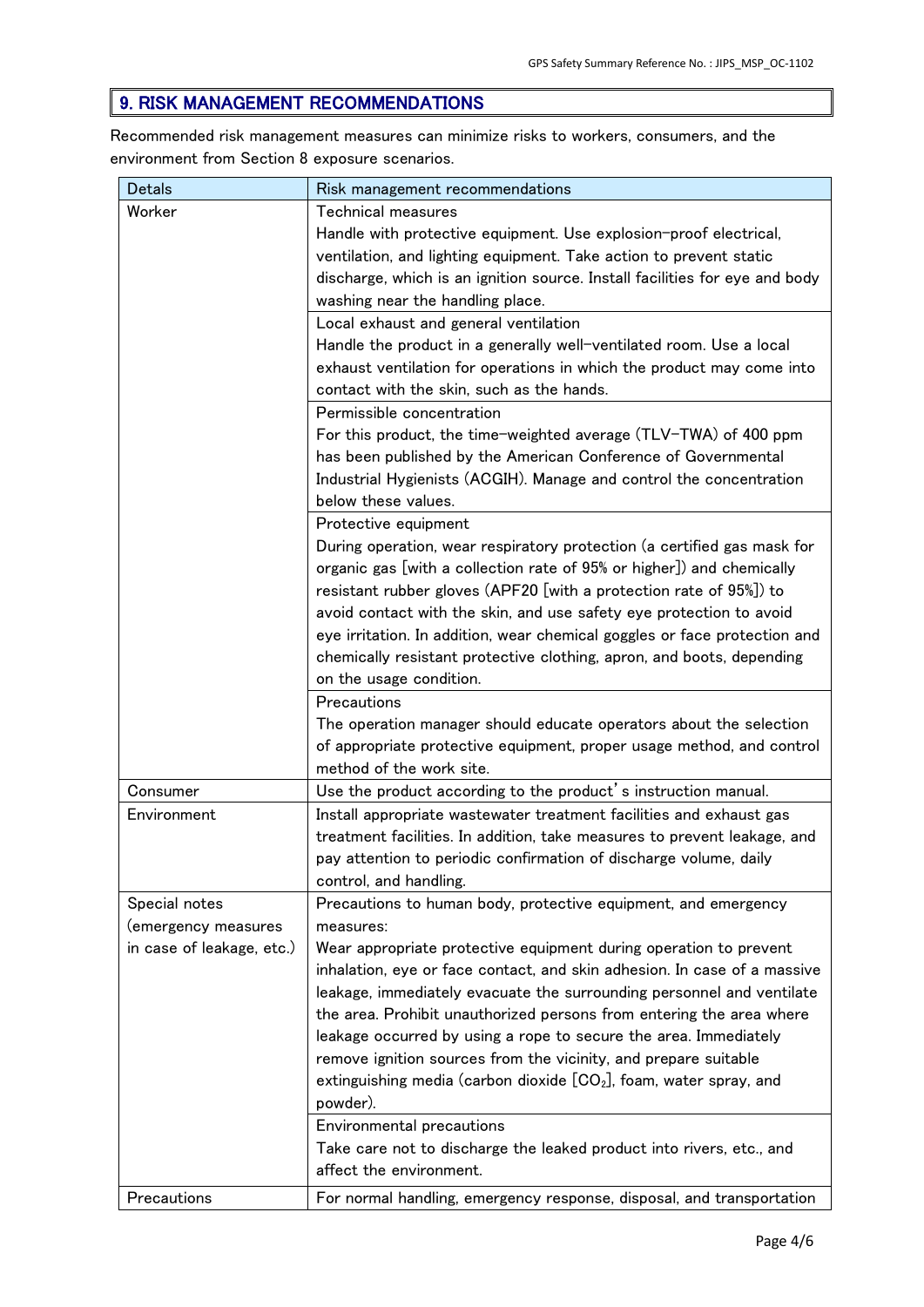| control measures, refer to sections 4, 5, 6, 7, 8, 13, and 14 of the SDS |
|--------------------------------------------------------------------------|
| issued by Showa Denko K.K.                                               |

# 10. STATE AGENCY REVIEW

| Hazard assessment             | Situations of review                                         |
|-------------------------------|--------------------------------------------------------------|
| International Chemical Safety | ICSC: 0367                                                   |
| Cards                         | https://www.ilo.org/dyn/icsc/showcard.display?p_lang=en&p_ca |
|                               | rd_id=0367&p_version=2                                       |
|                               |                                                              |
| OECD HPV                      | https://hpvchemicals.oecd.org/UI/Search.aspx                 |
|                               |                                                              |
| <b>REACH</b>                  | https://echa.europa.eu/substance-information/-               |
|                               | /substanceinfo/100.005.001                                   |
|                               |                                                              |

### 11. REGULATORY INFORMATION/GHS CLASSIFICATION AND LABELLING INFORMATION

When using the product outside Japan, it must be handled in accordance with applied laws and regulations in that country or territory.

| <b>Hazards</b>   | Classification results (hazard information)                           |
|------------------|-----------------------------------------------------------------------|
| Physical hazards | Flammable liquids, Category 2                                         |
| Health hazards   | Acute toxicity (inhalation: vapour) Category 4                        |
|                  | Serious eye damage/eye irritation, Category 2B                        |
|                  | Specific target organ toxicity (single exposure) Category 3, Narcosis |
|                  | Specific target organ toxicity (single exposure) Category 3,          |
|                  | Respiratory tract irritation                                          |

| Labelling Information   |                                            |
|-------------------------|--------------------------------------------|
| Hazard pictograms (GHS) |                                            |
| Signal word (GHS)       | Danger                                     |
| Hazard statements (GHS) | Highly flammable liquid and vapour. (H225) |
|                         | Causes eye irritation (H320)               |
|                         | Harmful if inhaled. (H332)                 |
|                         | May cause respiratory irritation. (H335)   |
|                         | May cause drowsiness or dizziness. (H336)  |

### 12. CONTACT INFORMATION

| Company     | SHOWA DENKO K.K.                                      |
|-------------|-------------------------------------------------------|
| Address     | 1-9-2, Marunouchi, Chiyoda-ku, Tokyo 100-6606, Japan  |
| Departments | Petrochemicals Division, Organic Chemicals Department |
| Tel. / Fax  | $+81 - 3 - 5470 - 3492/ + 81 - 3 - 5533 - 7922$       |

### 13. DATE OF ISSUE / REVISION, ADDITIONAL INFORMATION

#### Date of issue: Novenber 30, 2021

Revisions:

Special instructions: none